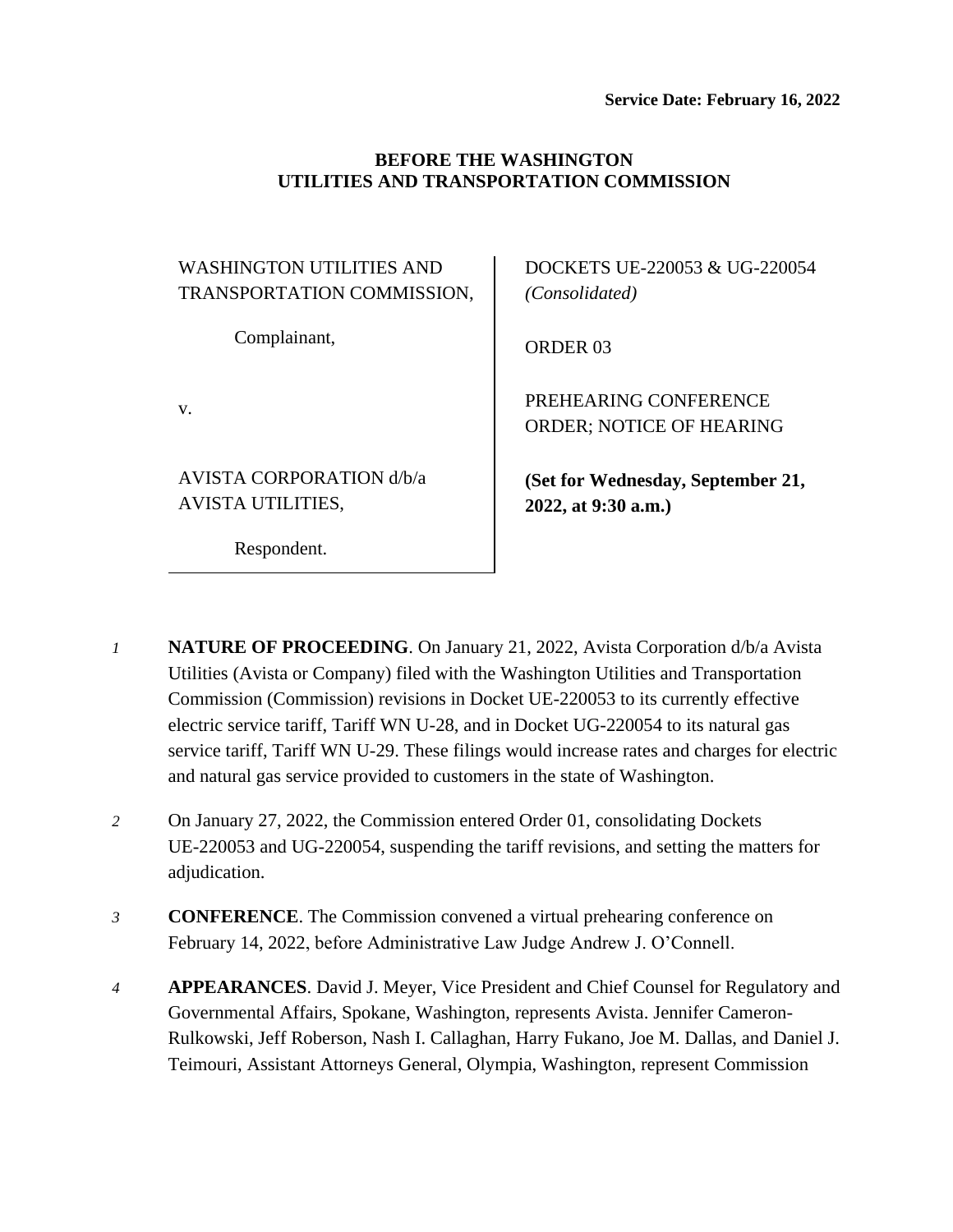#### **DOCKETS UE-220053 & UG-220054** *(Consolidated)* **PAGE 2 ORDER 03**

staff (Staff). <sup>1</sup> Nina Suetake, Ann Paisner, and Lisa Gafken, Assistant Attorneys General, Seattle, Washington, represent the Public Counsel Unit of the Attorney General's Office (Public Counsel). Brent L. Coleman and Tyler Pepple, Davison Van Cleve, P.C., Portland, Oregon, represent the Alliance of Western Energy Consumers (AWEC). Irion Sanger, Joni Sliger, and Ellie Hardwick, Sanger Law P.C., Portland, Oregon, represent NW Energy Coalition (NWEC). Yochanan Zakai and Stacy Lee, Shute, Mihaly & Weinberger LLP, San Francisco, California, represent The Energy Project. Gloria D. Smith, Managing Attorney, Sierra Club Environmental Law Program, Oakland, California, represents Sierra Club. Jeff Winmill and James m. Birkelund, San Francisco, California, represent Small Business Utility Advocates (SBUA). Contact information for the representatives of those granted party status is attached as Appendix A to this Order.

*5* **PETITIONS FOR INTERVENTION**. AWEC, NWEC, The Energy Project, and Sierra Club filed petitions to intervene. No party objected to the petitions. During the conference, SBUA petitioned orally to intervene, citing its representation of the interests of small businesses with fewer than 100 employees and its experience representing such interests in the utility regulatory proceedings of Oregon and California. No party objected to the petition. While the Commission may accept an oral petition to intervene at a prehearing conference, the Commission strongly prefers written petitions to intervene, filed with the Commission at least three business days in advance of the initial hearing date or prehearing conference.<sup>2</sup> Such a written filing permits the Commission, in addition to all other parties and petitioners for intervention, to identify and evaluate the interest represented by the petitioner and begin consideration of the merit of their intervention, whether that be justified by the petitioner's substantial interest in the proceeding or by their participation benefitting the public interest and aiding the Commission's decision making. Ultimately, the Commission finds that all petitioners for intervention in these consolidated matters have established a substantial interest and that their participation will be in the public interest. Accordingly, the Commission grants the petitions.

*6* **PROTECTIVE ORDER**. The Commission entered a Protective Order, Order 02, in Dockets UE-220053 and UG-220054 *(Consolidated)* on January 31, 2021. For

 $<sup>1</sup>$  In formal proceedings such as this, the Commission's regulatory staff participates like any other</sup> party, while the Commissioners make the decision. To assure fairness, the Commissioners, the presiding administrative law judge, and the Commissioners' policy and accounting advisors do not discuss the merits of this proceeding with the regulatory staff, or any other party, without giving notice and opportunity for all parties to participate. *See* RCW 34.05.455.

<sup>&</sup>lt;sup>2</sup> WAC 480-07-355(1)(a).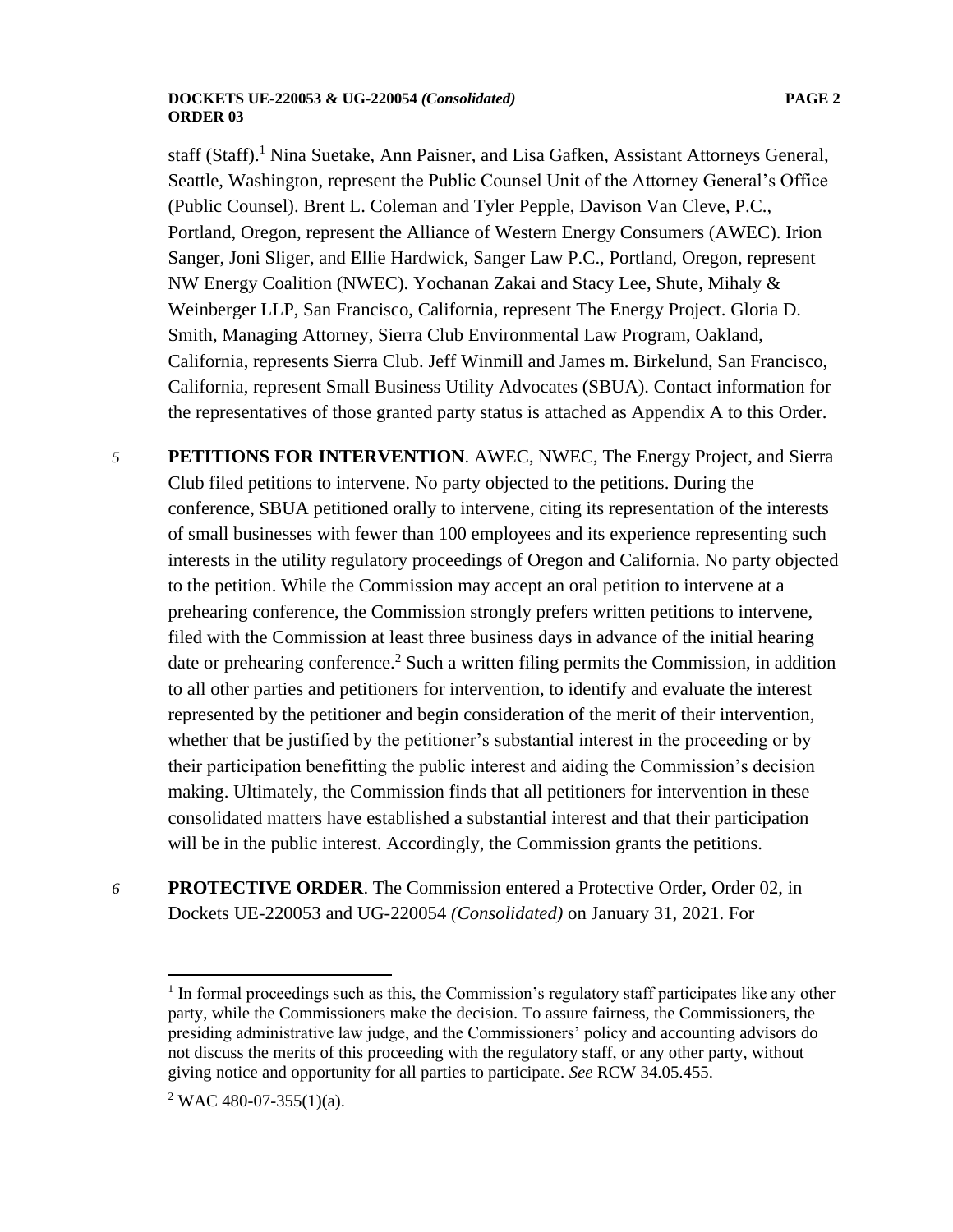### **DOCKETS UE-220053 & UG-220054** *(Consolidated)* **PAGE 3 ORDER 03**

information marked as confidential in Docket UE-220053 and UG-220054, any parties or witnesses must submit the required agreement found in Order 02.

- *7* **DISCOVERY**. Discovery will be conducted according to this Order, the procedural schedule attached to this Order as Appendix B, the Protective Order, and the Commission's discovery rules, WAC 480-07-400 – 425. The Commission urges the parties to work cooperatively to avoid having to bring discovery matters forward for formal resolution.
- *8* The Parties agree to certain discovery practices that will facilitate the sharing of all data requests and responses with all Parties as well as the tracking and organizing of those data requests and responses.
- *9* First, the Parties agree to identify each data request by subject (1) above each data request, (2) in the cover letter, and (3) in the distribution email. Data requests propounded in a single set will be grouped by subject in the cover letter and distribution email. The Parties will cooperate to develop a uniform list of subjects to facilitate discovery tracking. These discovery tracking processes are not intended to limit or restrict discovery in any way.
- *10* The Parties also agree to provide each data request to all Parties at the time it is propounded and each data request response at the time it is served on the requestor.
- *11* Last, the Parties agree and request that the Commission allow modification to the deadlines for discovery as indicated in Appendix B and accompanying footnotes.
- *12* The Commission approves and adopts the Parties' agreements applicable to discovery in these consolidated dockets.
- *13* **PROCEDURAL SCHEDULE**. The Parties presented an agreed procedural schedule at the prehearing conference. The Commission adopts this procedural schedule, with a minor modification described below, and attaches it to this Order as Appendix B.
- *14* The suspension date in these consolidated dockets is December 21, 2022, 11 months from the date of first filing. The Commission may not suspend the operation of the tariff changes for longer than 11 months from the date of filing and must therefore issue an order prior to the suspension date.<sup>3</sup>

<sup>3</sup> *See* RCW 80.04.130; RCW 80.28.060.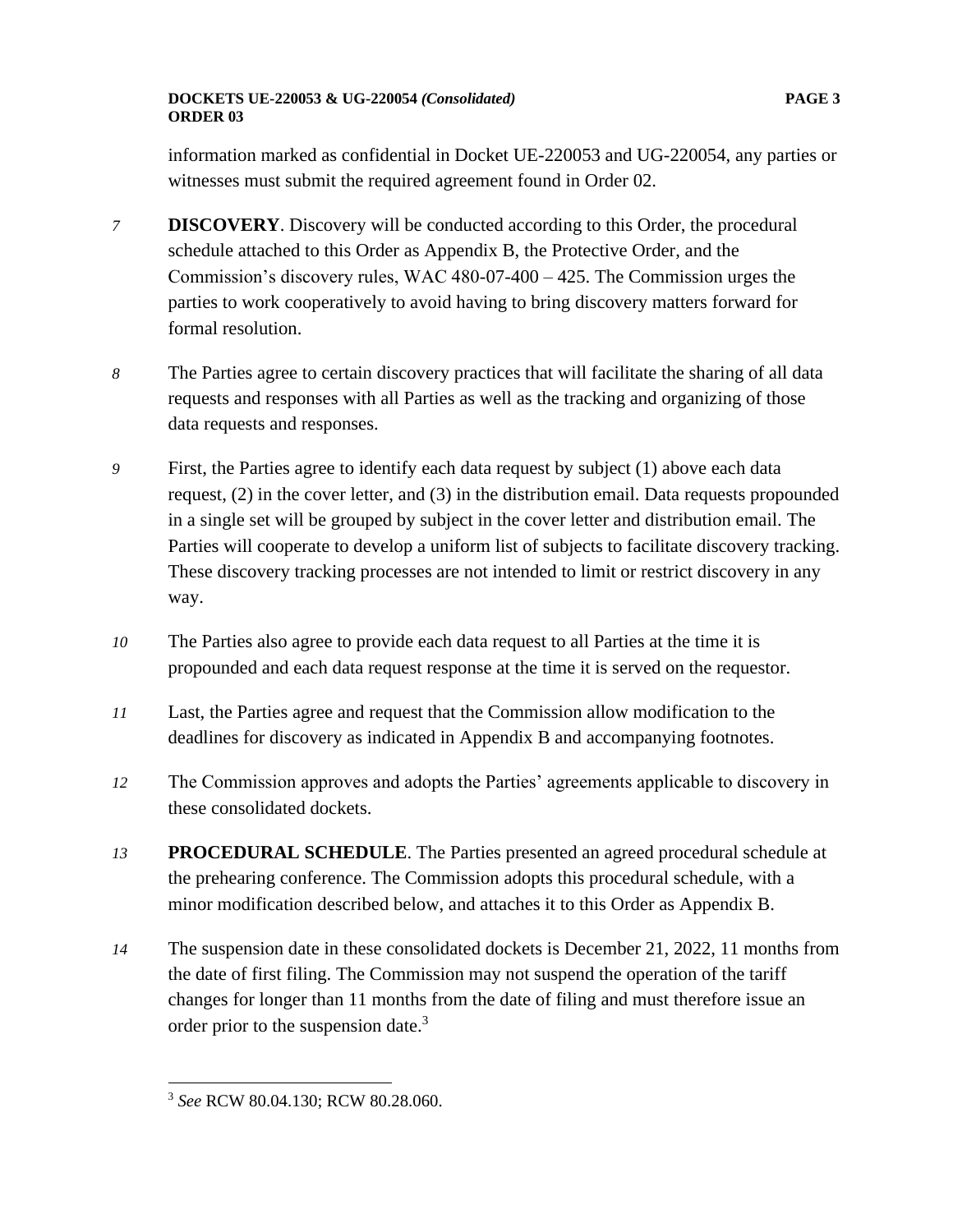### **DOCKETS UE-220053 & UG-220054** *(Consolidated)* **PAGE 4 ORDER 03**

- *15* These statutory requirements are not in conflict with the Commission's rules regarding compliance filings. Avista may only charge the tariff rates authorized by the Commission in its final order and must make a compliance filing identifying the authorized tariff revisions.<sup>4</sup> The Commission will state in its final order a date for its compliance filing.<sup>5</sup> Staff must file a response to Avista's compliance filing within five business days.<sup>6</sup>
- *16* The Commission does not accept the Parties' proposed deadline of December 14, 2022, for Avista's compliance filing and rejects any implication that the Commission must enter its final order by any deadline other than the one set by statute. It is also premature to set a deadline for Avista's compliance filing. When the Commission issues the final order, it may be appropriate to direct Avista to make its compliance filing prior to December 14, 2022. Thus, it is prudent and appropriate to delay setting the deadline for the Company's compliance filing until the final order.
- *17* **DOCUMENT FILING AND SERVICE REQUIREMENTS**. Parties must file and serve all pleadings, motions, briefs, and other prefiled materials in compliance with all of the following requirements:
	- (a) Parties must submit electronic copies of all documents by 5 p.m. on the filing deadline established in the procedural schedule (or other deadline as applicable) unless the Commission orders otherwise. Parties must comply with WAC 480-07-140(6) in formatting, organizing, and identifying electronic files. Documents that include information designated as confidential must comply with the requirements in WAC 480-07-160 and the Protective Order in these dockets.
	- (b) The Commission accepts only electronic versions of documents for formal filing. The Commission requires electronic copies to be in searchable .pdf format (adobe acrobat or comparable software), or to otherwise comply with WAC 480-07-140(6)(a). Parties must submit documents electronically through the Commission's web portal [\(www.utc.wa.gov/e-filing\)](http://www.utc.wa.gov/e-filing). If a party is unable to use the web portal to submit documents for filing, the Commission will accept a submission via email to records@utc.wa.gov provided the email: (1) explains the

<sup>4</sup> RCW 80.28.060; WAC 480-07-880.

 $5$  WAC 480-07-880(2).

 $6$  Any party is permitted to file a response to a company's compliance filing. WAC 480-07-880(4).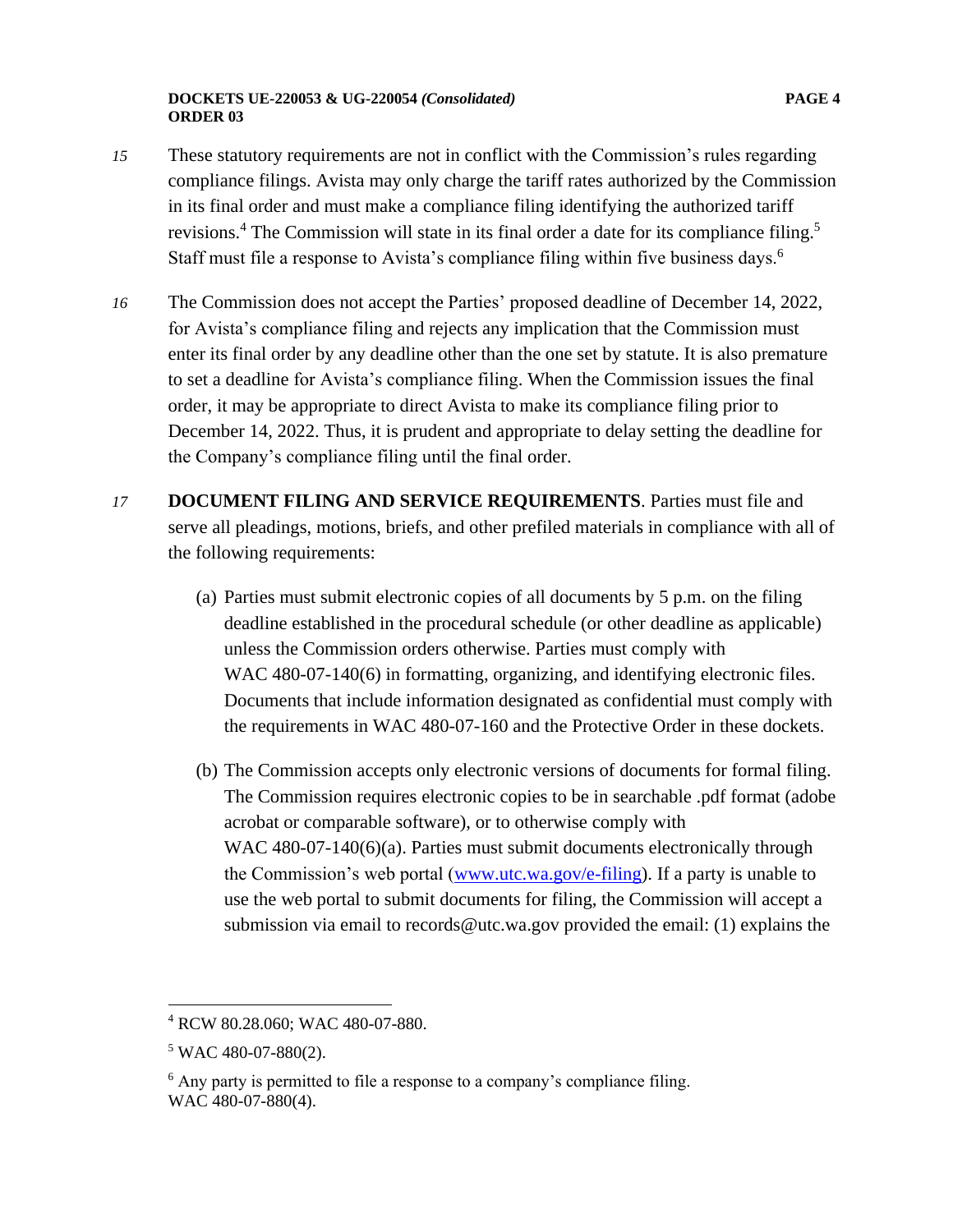reason the documents are not being submitted via the web portal, and (2) complies with the requirements in WAC 480-07-140 $(5)(b)$ .

- (c) Parties must also file **three (3) paper copies** (with original signatures, if applicable) of all **unredacted** documents with the Commission by 5 p.m. on the next business day following the filing deadline established in the procedural schedule (or other deadline as applicable) unless the Commission orders otherwise. If any of the exhibits contain information designated as confidential, parties must file an electronic copy, only, of the redacted version in searchable .pdf (adobe acrobat or comparable software) of each such exhibit. All hard copy filings must be mailed or otherwise delivered to the Executive Director and Secretary, Washington Utilities and Transportation Commission, P.O. Box 47250, Olympia, Washington 98504-7250.
- (d) Documents filed with the Commission must conform to the formatting and other requirements in WAC 480-07-395 and WAC 480-07-460, and must comply with the requirements in WAC 480-07-160 and the Protective Order in these dockets for documents that include information designated as confidential.
- (e) Parties must electronically serve the other parties **and provide courtesy electronic copies of filings to Judge O'Connell** [\(andrew.j.oconnell@utc.wa.gov\)](mailto:andrew.j.oconnell@utc.wa.gov) **by 5 p.m.** on the filing deadline unless the Commission orders otherwise. If parties are unable to email copies, they may furnish electronic copies by delivering them on a flash drive, only.
- *18* **EXHIBITS FOR CROSS-EXAMINATION**. Parties are required to file with the Commission and serve all proposed cross-examination exhibits by **5 p.m. on September 14, 2022**. The Commission requires electronic copies in searchable .pdf (adobe acrobat or comparable software) **and three (3) paper copies of the exhibits.** If any of the exhibits contain information designated as confidential, parties must file an electronic copy, only, of the redacted version in searchable .pdf (adobe acrobat or comparable software) of each such exhibit. The exhibits must be grouped according to the witness the party intends to cross examine with the exhibits. The paper copies of the exhibits also must be organized into sets that are tabbed and labeled.
- *19* **EXHIBIT LISTS**. With each submission of prefiled testimony and exhibits, the party making the submission must include a preliminary exhibit list that identifies each submitted exhibit in the format the Commission uses for exhibit lists it prepares for evidentiary hearings. The Company will prepare and file its preliminary exhibit list for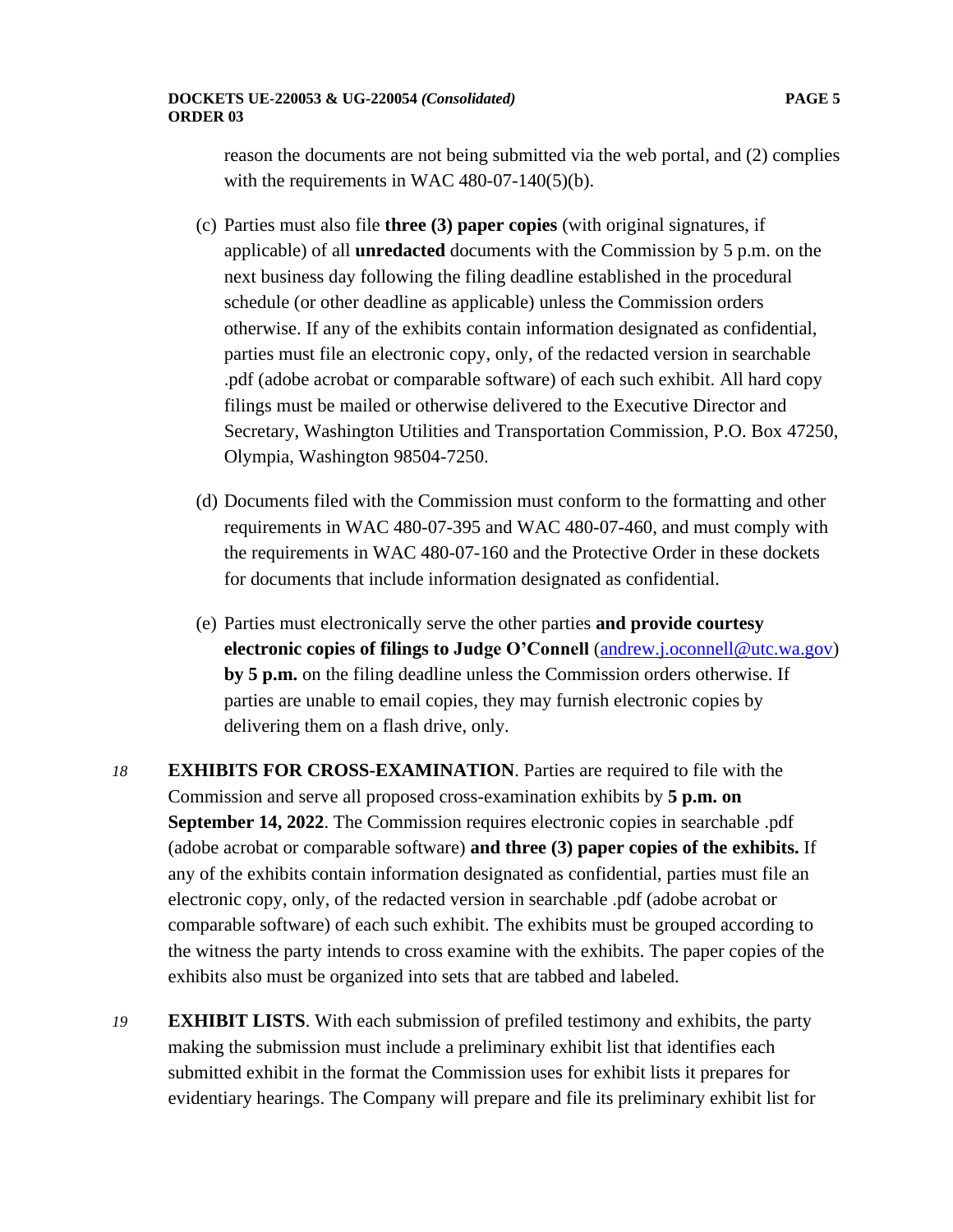### **DOCKETS UE-220053 & UG-220054** *(Consolidated)* **PAGE 6 ORDER 03**

# *20* **PLEADINGS, MOTIONS, BRIEFS, AND OTHER PREFILED MATERIALS**

**PLEADINGS**. The Commission modifies Judge O'Connell's instructions, given during the prehearing conference. Except for testimony and exhibits, all motions, briefs, and other pleadings filed by the Partis, should **not** also include three (3) paper copies sent to the Commission. Instead, Parties should file electronic versions of these documents, only, for formal filing. These electronic versions must comply with WAC 480-07-140, WAC 480-07-160, the Protective Order in these dockets, and the instructions issued in this Order.

- *21* **CROSS-EXAMINATION TIME ESTIMATES**. Each party must provide a list of witnesses the party intends to cross-examine at the evidentiary hearing and an estimate of the time that party anticipates the cross-examination of that witness will take. Parties should not file witness lists or cross-examination time estimates but must provide them to the administrative law judge [\(andrew.j.oconnell@utc.wa.gov\)](mailto:andrew.j.oconnell@utc.wa.gov) and the other parties by **5 p.m. on September 14, 2022**.
- *22* **NOTICE OF EVIDENTIARY HEARING**. The Commission will hold a virtual evidentiary hearing in these consolidated dockets via Zoom beginning on **September 21, 2022, at 9:30 a.m. and, if necessary, continuing on September 22 and 23, 2022.** To participate by phone, call (253) 215 8782 and enter the Conference ID: 998 8641 5658# and use passcode 117213#. To participate via Zoom, use the following link: [Click here to](https://utc-wa-gov.zoom.us/j/99886415658?pwd=aUlkREozSmREdVEyVHVIazBzMUE3UT09)  [join the meeting.](https://utc-wa-gov.zoom.us/j/99886415658?pwd=aUlkREozSmREdVEyVHVIazBzMUE3UT09)
- *23* **ALTERNATE DISPUTE RESOLUTION**. The Commission supports the informal settlement of matters before it. If the Parties reach a settlement in principle and request suspension of the procedural schedule, Avista must inform the Commission whether it is willing to extend the statutory deadline, if necessary, to allow the Commission sufficient time to consider the settlement and take final action in these consolidated proceedings. The Commission may decline to consider a settlement agreement if the Commission determines that it cannot consider the settlement and take final action by the statutory deadline. Ideally, settlement among the parties would arise sooner rather than later during these proceedings, thus resulting in a Commission determination at a much earlier stage.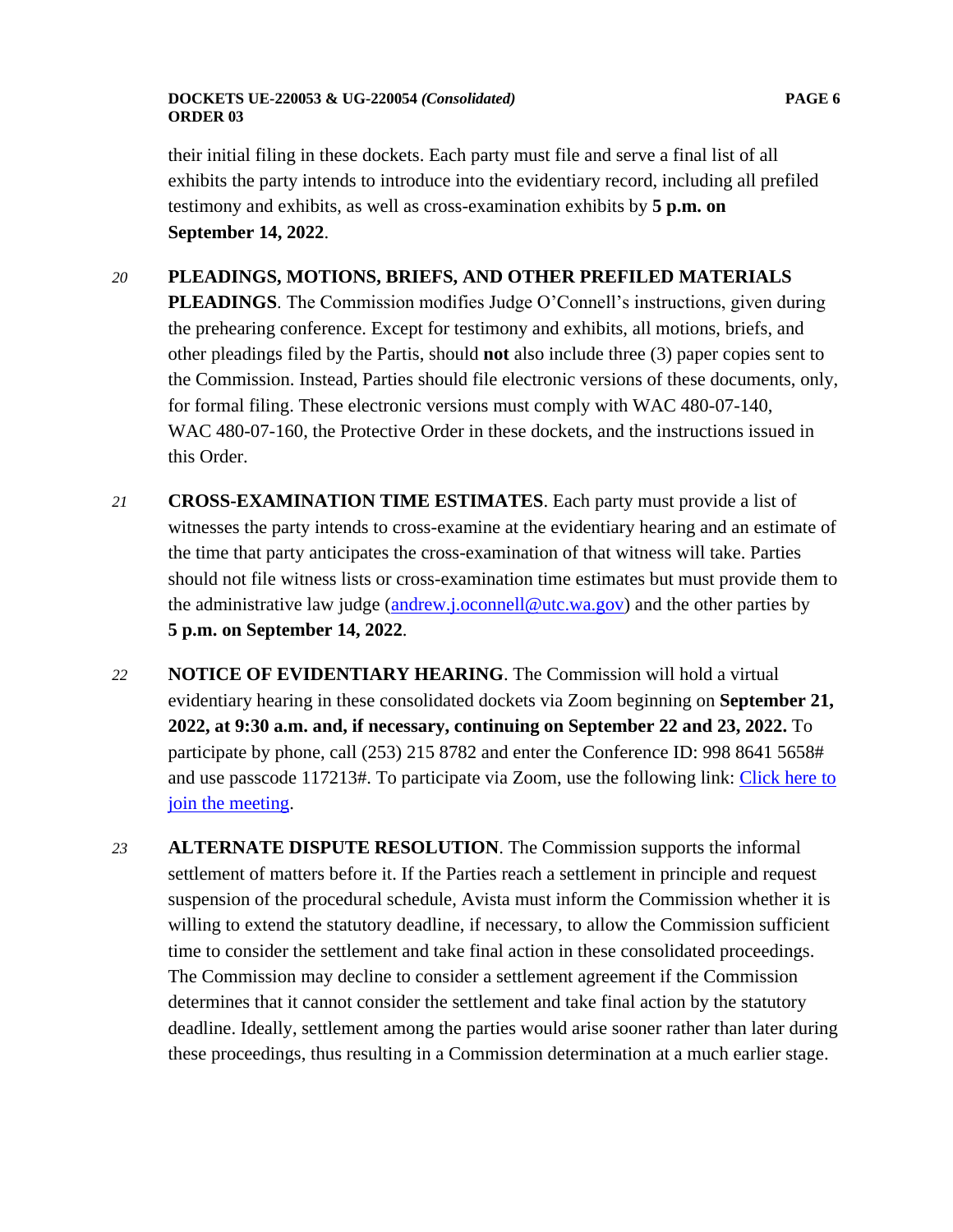**DOCKETS UE-220053 & UG-220054** *(Consolidated)* **PAGE 7 ORDER 03**

- *24* Parties are also encouraged to consider other means of resolving disputes informally. The Commission has limited ability to provide dispute resolution services. If you wish to explore those services, please contact Rayne Pearson, Director, Administrative Law Division [\(rayne.pearson@utc.wa.gov](mailto:rayne.pearson@utc.wa.gov) or 360-664-1136).
- *25* **NOTICE TO PARTIES: A party who objects to any portion of this Order must file a written objection within ten (10) calendar days after the service date of this Order, pursuant to WAC 480-07-430 and WAC 480-07-810. The service date appears on the first page of the order in the upper right-hand corner. Absent such objection, this Order will control further proceedings in these dockets, subject to Commission review.**

DATED at Lacey, Washington, and effective February 16, 2022.

# WASHINGTON UTILITIES AND TRANSPORTATION COMMISSION

<sub>/s/</sub>Andrew<sub>\</sub>9.S'&onnell

ANDREW J. O'CONNELL Administrative Law Judge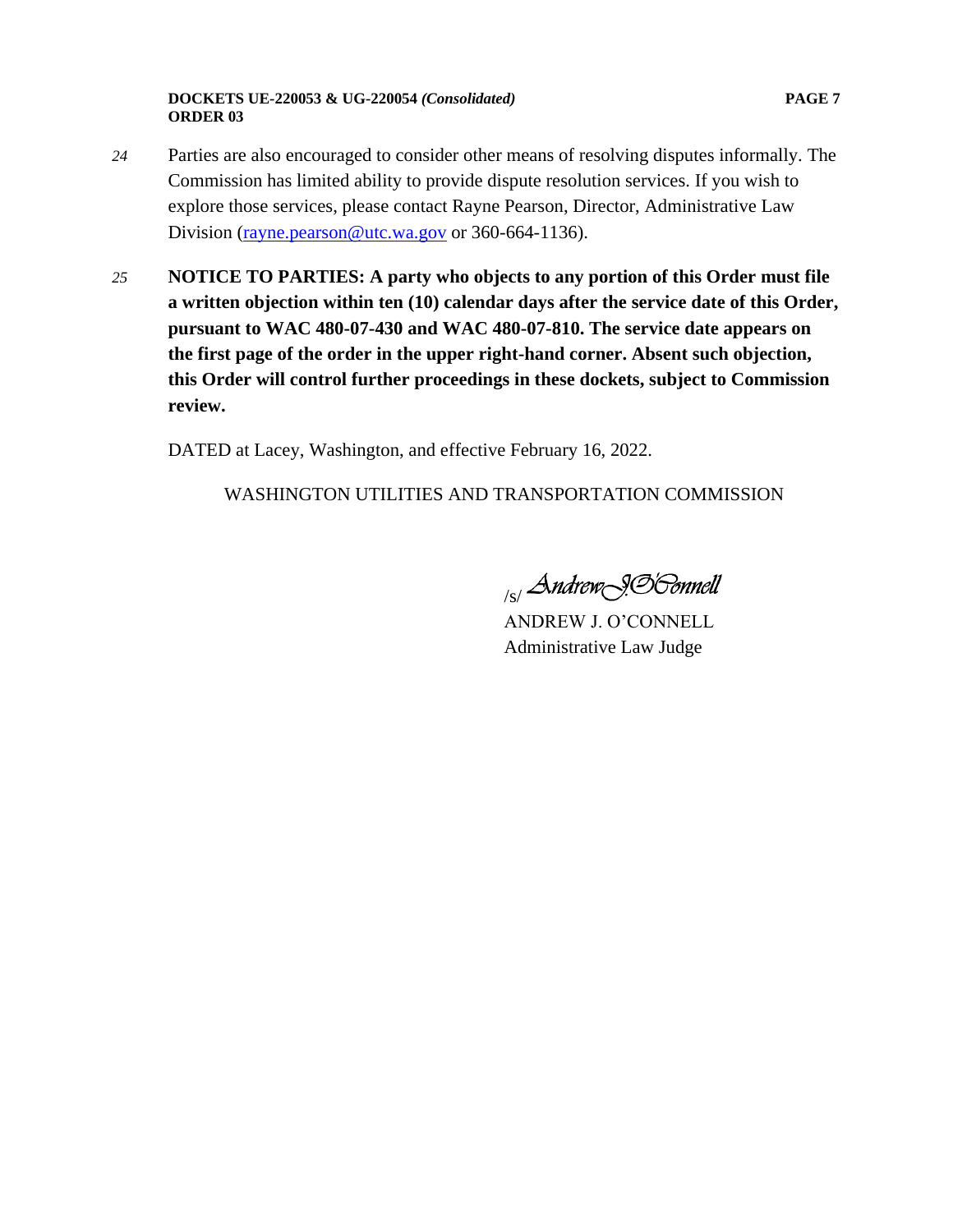# **APPENDIX A PARTIES' REPRESENTATIVES DOCKETS UE-220053 & UG-220054**

| <b>PARTY</b>            | <b>REPRESENTATIVE</b>                                                  | <b>PHONE</b>                             | <b>E-MAIL</b>                 |
|-------------------------|------------------------------------------------------------------------|------------------------------------------|-------------------------------|
| Avista Corp.            | David J. Meyer, Esq.                                                   | $(509)$ 495-4316                         | david.meyer@avistacorp.com    |
|                         | VP and Chief Counsel for Regulatory and<br><b>Governmental Affairs</b> |                                          |                               |
|                         | Avista Corp.                                                           |                                          |                               |
|                         | P.O. Box 3727                                                          |                                          |                               |
|                         | 1411 E. Mission Avenue, MSC-10                                         |                                          |                               |
|                         | Spokane, WA 99220-3727                                                 |                                          |                               |
|                         | Patrick D. Ehrbar                                                      | $(509)$ 495-8620                         | patrick.ehrbar@avistacorp.com |
|                         | <b>Avista Dockets</b>                                                  |                                          | dockets@avistacorp.com        |
| <b>Commission Staff</b> | <b>Jennifer Cameron-Rulkowski</b>                                      | $(360)$ 664-1186                         | jennifer.cameron-             |
|                         | <b>Assistant Attorney General</b>                                      |                                          | rulkowski@utc.wa.gov          |
|                         | <b>Office of the Attorney General</b>                                  |                                          |                               |
|                         | <b>Utilities and Transportation Division</b>                           |                                          |                               |
|                         | P.O. Box 40128                                                         |                                          |                               |
|                         | Olympia, WA 98504-7250                                                 |                                          |                               |
|                         | Jeff Roberson                                                          | $(360) 664 - 1188$                       | jeff.roberson@utc.wa.gov      |
|                         | Nash I. Callaghan                                                      | $(360) 664 - 1187$                       | nash.callaghan@utc.wa.gov     |
|                         | Harry Fukano                                                           | $(360) 664 - 1225$                       | harry.fukano@utc.wa.gov       |
|                         | Joe M. Dallas                                                          | $(360) 664 - 1192$<br>$(360) 664 - 1189$ | joe.dallas@utc.wa.gov         |
|                         | Daniel J. Teimouri                                                     |                                          | daniel.teimouri@utc.wa.gov    |
|                         | Kristen Hillstead                                                      |                                          | kristen.hillstead@utc.wa.gov  |
|                         | Mark Vasconi                                                           |                                          | mark.vasconi@utc.wa.gov       |
|                         | Jeanne Roth                                                            |                                          | jeanne.roth@utc.wa.gov        |
|                         | <b>Betsy DeMarco</b>                                                   |                                          | betsy.demarco@utc.wa.gov      |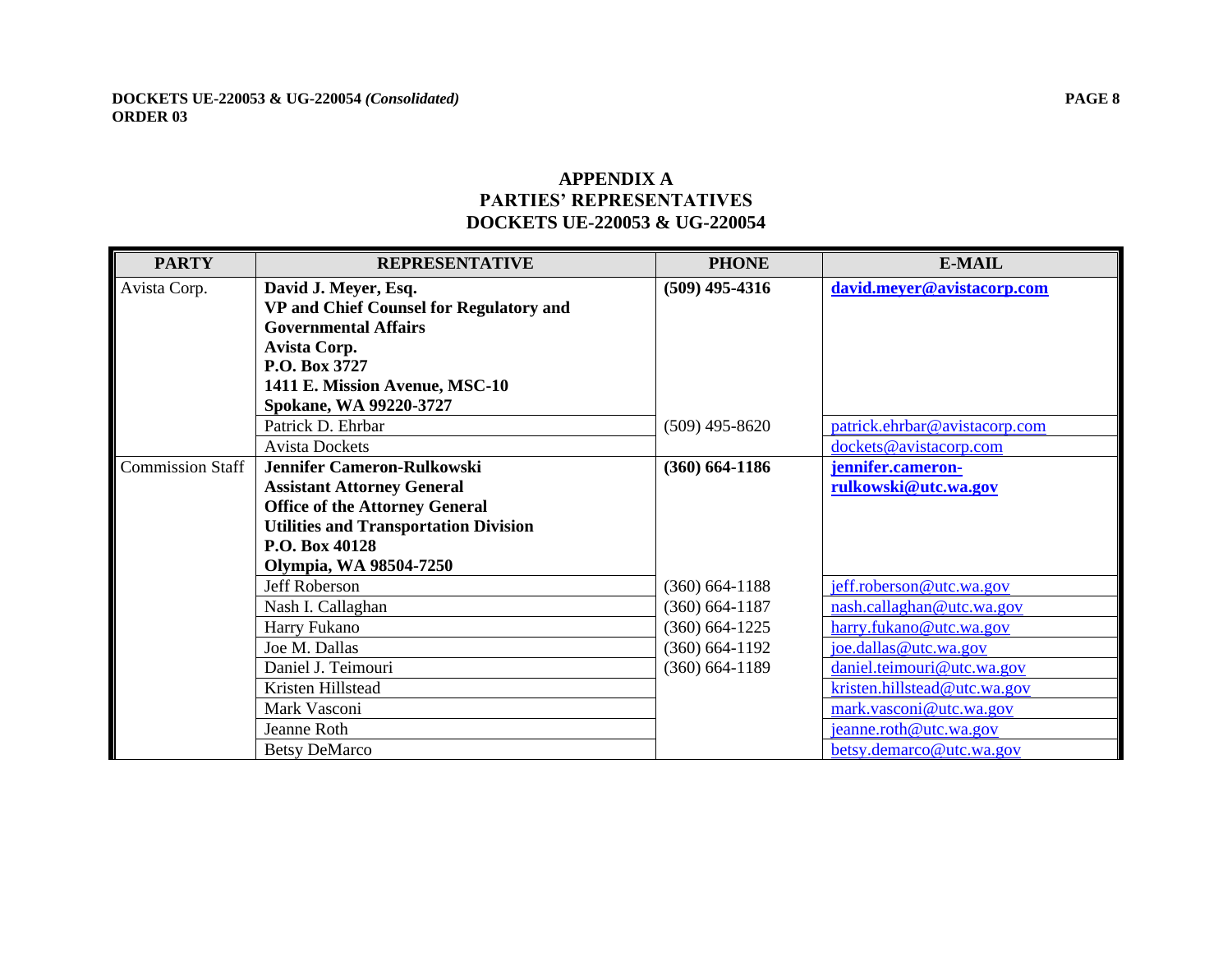| <b>PARTY</b>          | <b>REPRESENTATIVE</b>                       | <b>PHONE</b>     | <b>E-MAIL</b>             |
|-----------------------|---------------------------------------------|------------------|---------------------------|
| <b>Public Counsel</b> | Nina M. Suetake                             | $(206)$ 389-2055 | nina.suetake@atg.wa.gov   |
|                       | <b>Assistant Attorney General</b>           |                  |                           |
|                       | <b>Washington Attorney General's Office</b> |                  |                           |
|                       | <b>Public Counsel Unit</b>                  |                  |                           |
|                       | 800 Fifth Avenue, Suite 2000                |                  |                           |
|                       | Seattle, WA 98104-3188                      |                  |                           |
|                       | Lisa W. Gafken                              | $(206)$ 464-6595 | lisa.gafken@atg.wa.gov    |
|                       | Ann N.H. Paisner                            | $(206)$ 521-3211 | ann.paisner@atg.wa.gov    |
|                       | Aaron Tam                                   |                  | aaron.tam@atg.wa.gov      |
|                       | Corey Dahl                                  |                  | corey.dahl@atg.wa.gov     |
|                       | Thomas Johnson                              |                  | thomas.johnson@atg.wa.gov |
|                       | <b>Bryce Hartman</b>                        |                  | bryce.hartman@atg.wa.gov  |
|                       | Chanda Mak                                  |                  | chanda.mak@atg.wa.gov     |
|                       | <b>Public Counsel E-Filing</b>              |                  | PCCSeaEF@atg.wa.gov       |
| <b>AWEC</b>           | <b>Brent L. Coleman</b>                     | $(503)$ 241-7242 | blc@dvclaw.com            |
|                       | Davison Van Cleve, P.C.                     |                  |                           |
|                       | 1750 SW Harbor Way, Suite 450               |                  |                           |
|                       | Portland, OR 97201                          |                  |                           |
|                       | Tyler C. Pepple                             | $(503)$ 241-7242 | tcp@dvclaw.com            |
|                       | Jesse O. Gorsuch                            |                  | jog@dvclaw.com            |
|                       | Lance D. Kaufman                            | $(541)$ 515-0380 | lance@aegisinght.com      |
|                       | 4801 W. Yale Ave.                           |                  |                           |
|                       | Denver, CO 80219                            |                  |                           |
|                       | <b>Bradley G. Mullins</b>                   |                  | brmullins@mwanalytics.com |
|                       | <b>MW</b> Analytics                         |                  |                           |
|                       | Vihiluoto 15                                |                  |                           |
|                       | Kempele, Finland FI-90440                   |                  |                           |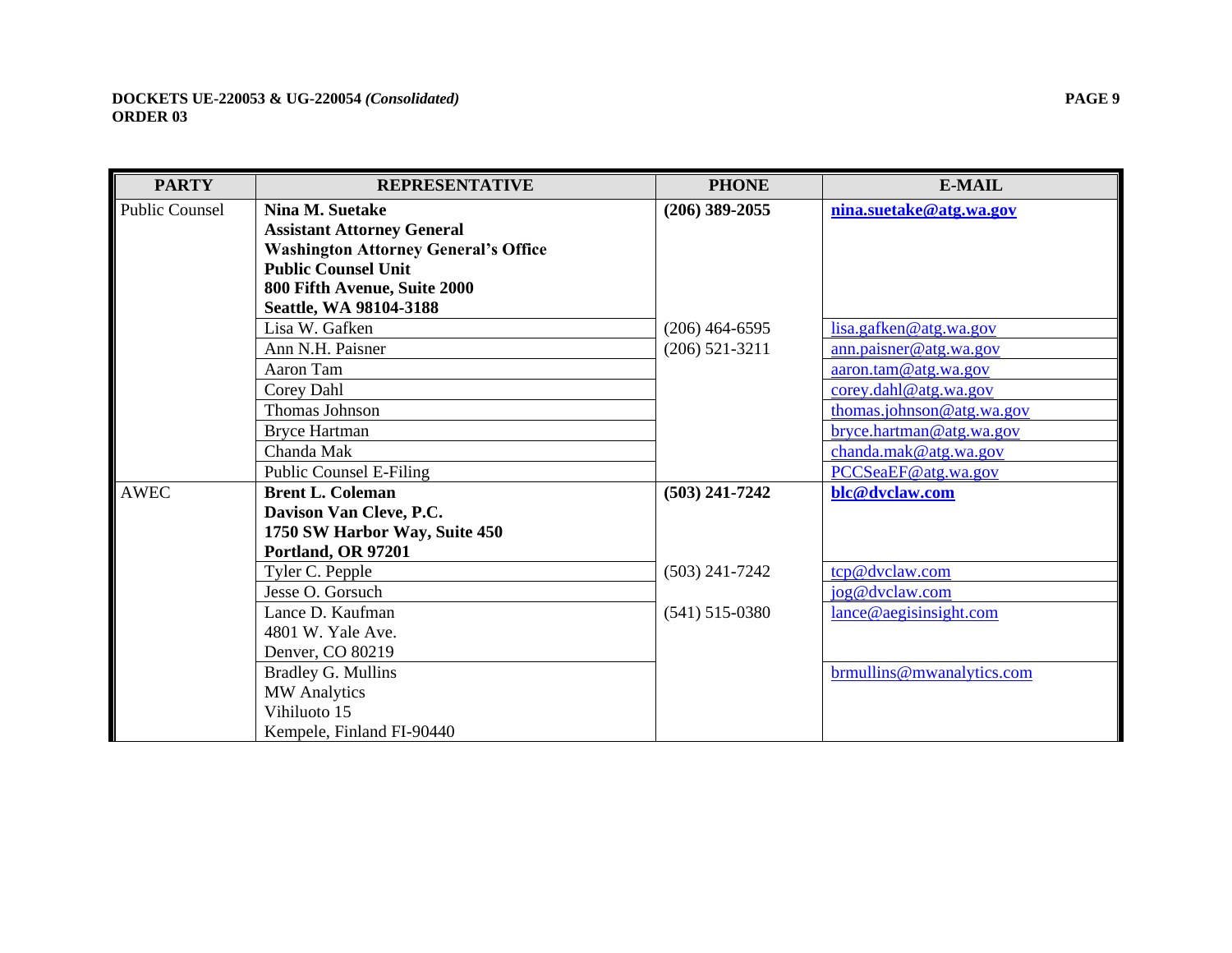| <b>PARTY</b>             | <b>REPRESENTATIVE</b>                        | <b>PHONE</b>       | <b>E-MAIL</b>                      |
|--------------------------|----------------------------------------------|--------------------|------------------------------------|
| <b>NW Energy</b>         | <b>Irion Sanger</b>                          | $(503)$ 756-7533   | irion@sanger-law.com               |
| Coalition                | Sanger Law P.C.                              |                    |                                    |
|                          | 4031 SE Hawthorne Blvd.                      |                    |                                    |
|                          | Portland, OR 97214                           |                    |                                    |
|                          | Joni Sliger                                  | $(425) 894 - 3680$ | joni@sanger-law.com                |
|                          | <b>Ellie Hardwick</b>                        | $(336)$ 337-0381   | ellie@sanger-law.com               |
|                          | Lauren McCloy                                |                    | lauren@nwenergy.org                |
|                          | 811 First Avenue, Suite 305                  |                    |                                    |
|                          | Seattle, WA 98104                            |                    |                                    |
|                          | Amy Wheeless                                 |                    | amy@nwenergy.org                   |
| The Energy               | Yochanan Zakai                               | $(415) 552 - 7272$ | yzakai@smwlaw.com                  |
| Project                  | <b>Shute, Mihaly &amp; Weinberger LLP</b>    |                    |                                    |
|                          | <b>396 Hayes Street</b>                      |                    |                                    |
|                          | San Francisco, CA 94102                      |                    |                                    |
|                          | <b>Stacy Lee</b>                             | $(415) 552 - 7272$ | slee@smwlaw.com                    |
|                          | Sara L. Breckenridge                         |                    | breckenridge@smwlaw.com            |
|                          | <b>Shawn Collins</b>                         | $(360)$ 389-2410   | shawnc@oppco.org                   |
|                          | The Energy Project                           |                    |                                    |
|                          | 3406 Redwood Avenue                          |                    |                                    |
|                          | Bellingham, WA 98225                         |                    |                                    |
| Sierra Club              | <b>Gloria D. Smith</b>                       | $(415)$ 977-5532   | gloria.smith@sierraclub.org        |
|                          | <b>Managing Attorney</b>                     |                    |                                    |
|                          | <b>Sierra Club Environmental Law Program</b> |                    |                                    |
|                          | 2101 Webster St., Suite 1300                 |                    |                                    |
|                          | Oakland, CA 94612                            |                    |                                    |
|                          | Miriam Raffel-Smith                          |                    | miriam.raffel-smith@sierraclub.org |
| <b>Small Business</b>    | <b>Jeff Winmill</b>                          | $(206)$ 516-9660   | jeff@utilityadvocates.org          |
| <b>Utility Advocates</b> | <b>Small Business Utility Advocates</b>      |                    |                                    |
|                          | 548 Market St., Suite 11200                  |                    |                                    |
|                          | San Francisco, CA 94104                      |                    |                                    |
|                          | James M. Birkelund                           | $(415)$ 602-6223   | james@utilityadvocates.org         |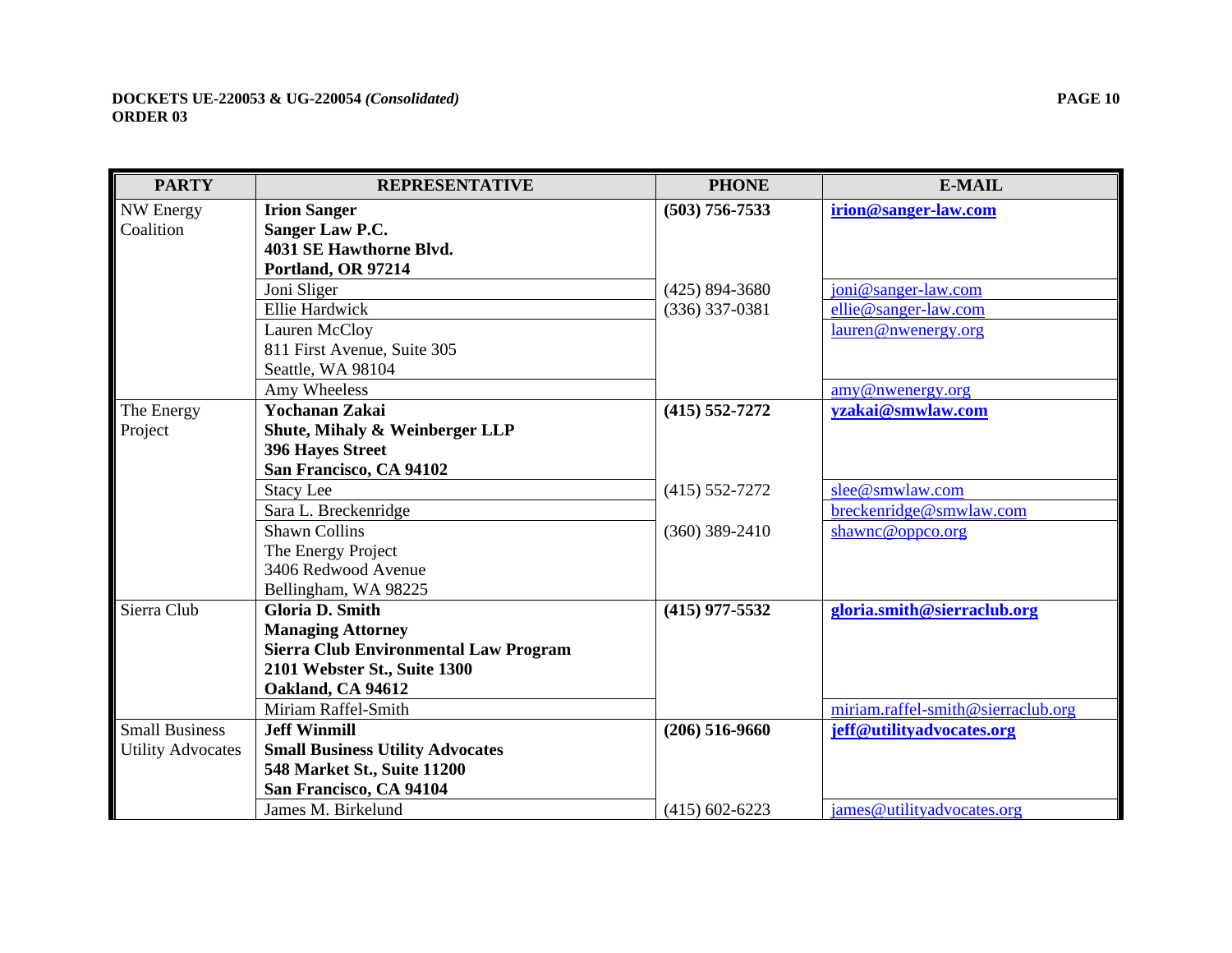| <b>PARTY</b> | <b>REPRESENTATIVE</b>                                                                                         | <b>PHONE</b> | <b>E-MAIL</b> |
|--------------|---------------------------------------------------------------------------------------------------------------|--------------|---------------|
| All Email    | david.meyer@avistacorp.com; patrick.ehrbar@avistacorp.com; dockets@avistacorp.com; jennifer.cameron-          |              |               |
| Addresses    | rulkowski@utc.wa.gov; jeff.roberson@utc.wa.gov; nash.callaghan@utc.wa.gov; harry.fukano@utc.wa.gov;           |              |               |
|              | joe.dallas@utc.wa.gov; daniel.teimouri@utc.wa.gov; kristen.hillstead@utc.wa.gov; mark.vasconi@utc.wa.gov;     |              |               |
|              | jeanne.roth@utc.wa.gov; betsy.demarco@utc.wa.gov; nina.suetake@atg.wa.gov; lisa.gafken@atg.wa.gov;            |              |               |
|              | $ann.paisner@atg.wa.gov$ ; $aaron.tam@atg.wa.gov$ ; $corey.dahl@atg.wa.gov$ ; thomas.johnson@atg.wa.gov;      |              |               |
|              | bryce.hartman@atg.wa.gov; chanda.mak@atg.wa.gov; PCCSeaEF@atg.wa.gov; blc@dvclaw.com; tcp@dvclaw.com;         |              |               |
|              | jog@dvclaw.com; lance@aegisinsight.com; brmullins@mwanalytics.com; jrion@sanger-law.com; joni@sanger-law.com; |              |               |
|              | ellie@sanger-law.com; lauren@nwenergy.org; amy@nwenergy.org; yzakai@smwlaw.com; slee@smwlaw.com;              |              |               |
|              | breckenridge@smwlaw.com; shawnc@oppco.org; gloria.smith@sierraclub.org; miriam.raffel-smith@sierraclub.org;   |              |               |
|              | jeff@utilityadvocates.org; james@utilityadvocates.org                                                         |              |               |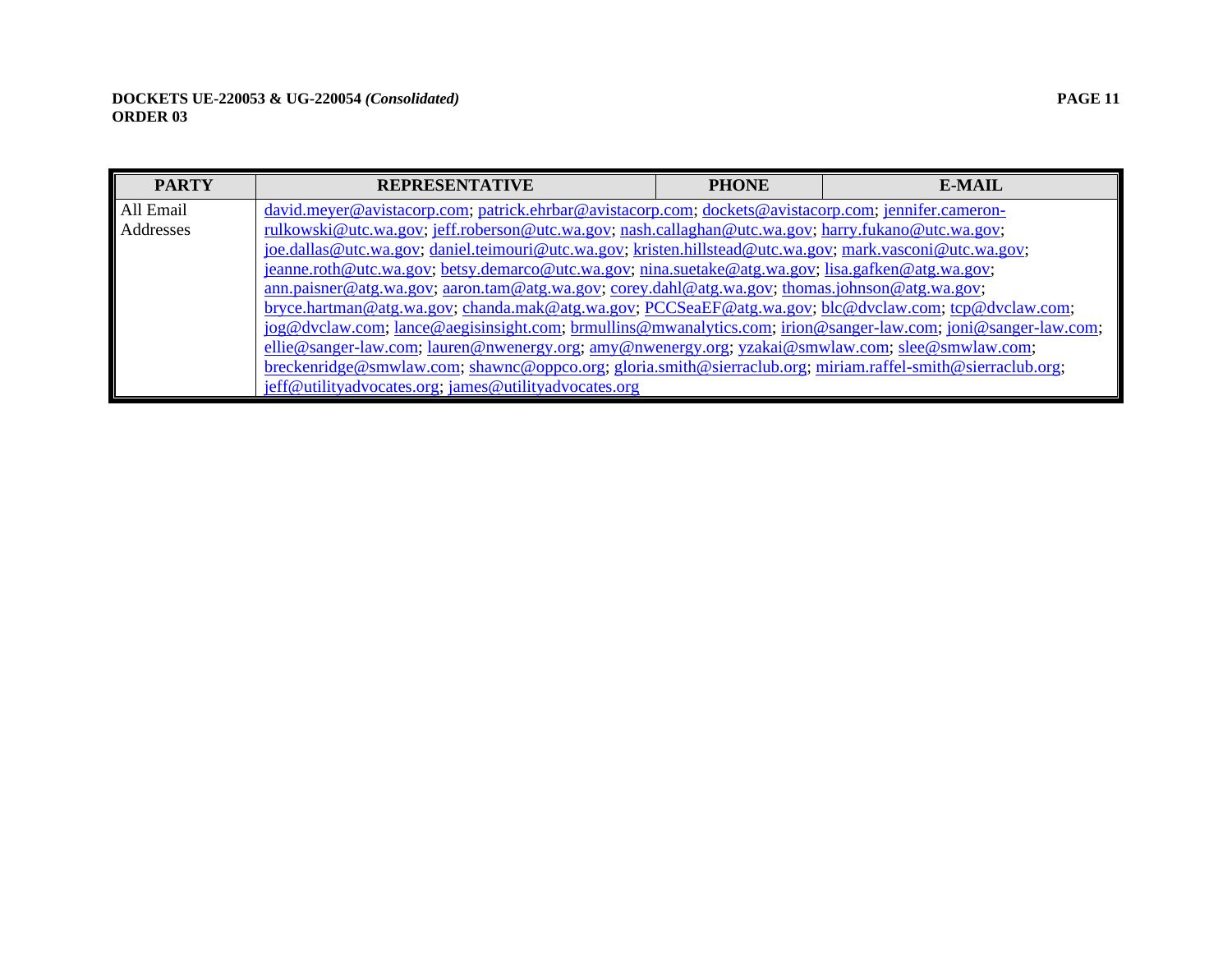## **APPENDIX B PROCEDURAL SCHEDULE DOCKETS UE-220053 & UG-220054**

| <b>EVENT</b>                                                                                                                            | <b>DATE</b>                                                |
|-----------------------------------------------------------------------------------------------------------------------------------------|------------------------------------------------------------|
| <b>Company Filing</b>                                                                                                                   | <b>January 21, 2022</b>                                    |
| <b>First Prehearing Conference</b>                                                                                                      | <b>February 14, 2022</b>                                   |
| <b>Second Prehearing Conference</b>                                                                                                     | <b>February 28, 2022</b>                                   |
| Initial Settlement Conference <sup>7</sup>                                                                                              | May 25-26, 2022                                            |
| Staff, Public Counsel, and Intervenor Response Testimony<br>and Exhibits <sup>8</sup>                                                   | <b>July 6, 2022</b>                                        |
| <b>Avista Circulates Joint Issues Matrix</b>                                                                                            | <b>TBD</b>                                                 |
| <b>Settlement Conference</b>                                                                                                            | July 25-26, 2022                                           |
| Notice Issued for Public Comment Hearing                                                                                                | At least 30 days prior to<br><b>Public Comment Hearing</b> |
| <b>Public Comment Hearing</b>                                                                                                           | <b>TBD</b>                                                 |
| Avista Rebuttal Testimony and Exhibits; Staff, Public<br>Counsel, and Intervenor Cross-Answering Testimony and<br>Exhibits <sup>9</sup> | <b>August 19, 2022</b>                                     |
| Discovery Deadline – Last Day to Issue Data Requests <sup>10</sup>                                                                      | September 6, 2022                                          |
| <b>Avista Files Joint Issues Matrix</b>                                                                                                 | <b>September 14, 2022</b>                                  |
| Exhibits List, Cross-Examination Exhibits, Witnesses List,<br>Time Estimates, Exhibits Errata                                           | <b>September 14, 2022</b>                                  |
| <b>Evidentiary Hearing</b>                                                                                                              | September 21-23, 2022                                      |
| Post-Hearing Briefs and Updated Joint Issues Matrix                                                                                     | <b>October 21, 2022</b>                                    |

<sup>7</sup> Parties may reschedule a settlement conference included in the procedural schedule without seeking to modify the schedule if all Parties agree, but the Parties must provide notice to the presiding officer of the rescheduled date. WAC 480-07-700(5)(a). After the prehearing conference, Public Counsel informed Judge O'Connell via email that it could attend a settlement conference beginning on May 25. Consistent with discussion during the prehearing conference, the initial settlement conference is therefore set to begin on that date and continue on May 26, if necessary.

<sup>&</sup>lt;sup>8</sup> Response time to data requests relating to this testimony will be 7 business days.

<sup>&</sup>lt;sup>9</sup> Response time to data requests will be 5 business days.

 $10$  Response time to data requests will be 5 business days.